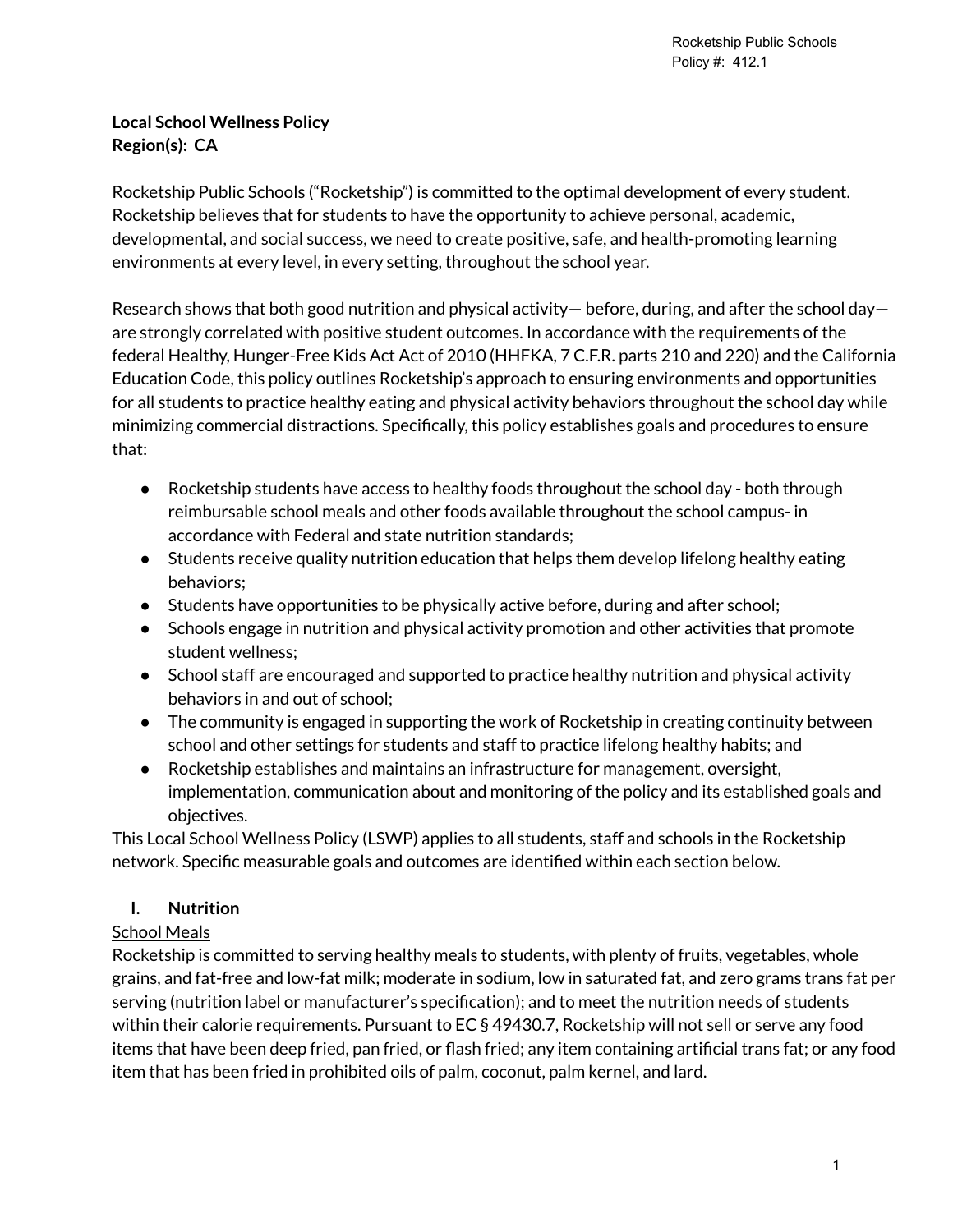- 1. The school meal programs aim to improve the diet and health of school children, help mitigate childhood obesity, model healthy eating to support the development of lifelong healthy eating patterns, and support healthy choices while accommodating cultural food preferences and special dietary needs. All Rocketship schools participate in USDA child nutrition programs, including the National School Lunch Program (NSLP) and the School Breakfast Program (SBP). All schools within the Rocketship network are committed to offering school meals through the NSLP and SBP programs, and other applicable Federal child nutrition programs, that:
- Are accessible to all students:
- Are appealing and attractive to children;
- Are served in clean and pleasant settings;
- Meet or exceed current nutrition requirements established by local, state, and Federal statutes and regulations.
- Promote healthy food and beverage choices using at least ten of the following Smarter Lunchroom Techniques: Whole fruit options are displayed in attractive bowls or baskets; Sliced or cut fruit is available daily; Daily fruit options are displayed in a location in the line of sight and reach of students; All available vegetable options have been given creative or descriptive names; Daily vegetable options are bundled into all grab-and-go meals available to students; All staff members, especially those serving, have been trained to politely prompt students to select and consume the daily vegetable options with their meal; White milk is placed in front of other beverages in all coolers; Alternative entrée options (e.g., salad bar, yogurt parfaits, etc.) are highlighted on posters or signs within all service and dining areas; A reimbursable meal can be created in any service area available to students (e.g., salad bars, snack rooms, etc.); Student surveys and taste testing opportunities are used to inform menu development, dining space decor and promotional ideas; Student artwork is displayed in the service and/or dining areas; Daily announcements are used to promote and market menu options.

Rocketship will offer free breakfast to all students (provided that at least 40% of students at a particular school qualify for free or reduced-price lunch, as Rocketship fully expects to be the case at all of its schools). Breakfast will be served in the classroom at the start of the school day. Rocketship will allow students adequate time to eat a nutritionally balanced breakfast.

Lunch will be served at a reasonable and appropriate time of the school day. Rocketship will provide students with adequate time to eat lunch.

During mealtime, Rocketship staff shall not discriminate or segregate students based on race, color, age, sex, disability, or national origin. Rocketship staff shall not withhold food as a punishment for students.

All school nutrition program directors, managers and staff will meet or exceed hiring and annual continuing education/training requirements in the USDA professional standards for child nutrition professionals. School nutrition personnel will refer to USDA's Professional Standards for School Nutrition website to search for training that meets their learning needs.

#### Food Services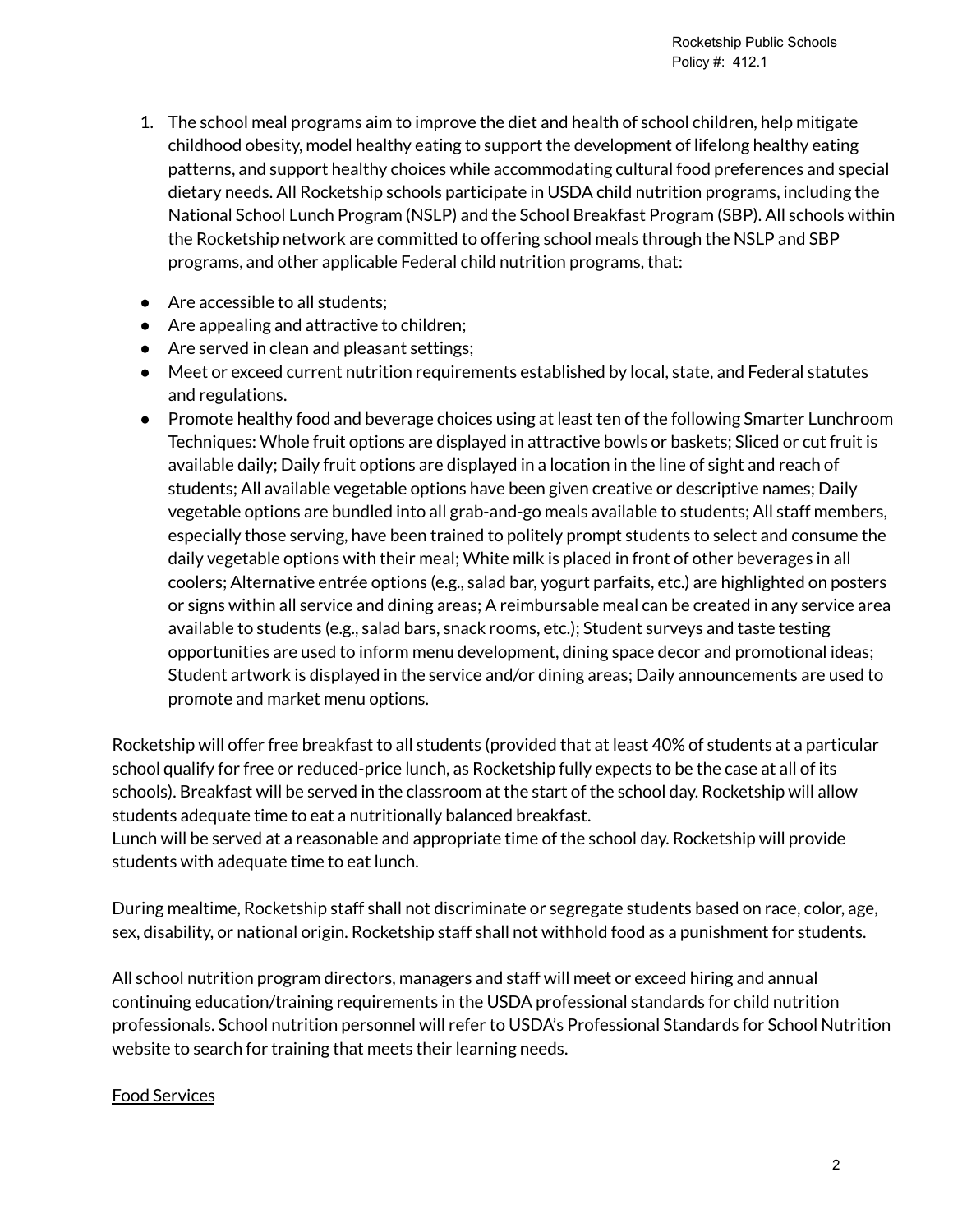Rocketship shall provide breakfast and lunch for free or reduced cost to students who qualify through the federal FRL application and Direct Certification process. Rocketship will also provide meals that meet the dietary needs of students with diagnosed medical conditions as required by a licensed physician.

Rocketship will contract with food service providers that share a commitment to childhood wellness and that offer healthy meal choices that comply with all federal and local nutritional standards. Food service providers will provide Rocketship with a menu for each breakfast and lunch meal served; nutritional content and ingredients for each menu item; and location where any fruits and vegetables served in the school are grown and processed, and whether growers are engaged in sustainable agricultural practices. Rocketship will post this information in the front office of all schools.

Rocketship will regularly evaluate the policies and vending contracts with all food service providers through check-ins and service-level agreements. Vending contracts that do not meet the requirements, intent or purpose of this Policy will promptly be modified or discontinued.

#### **Water**

To promote hydration, unflavored drinking water will be available for free to all students throughout the school day and throughout every school campus. Rocketship will make drinking water available where school meals are served during mealtimes. In addition, students will be allowed to bring and carry water bottles filled with only water throughout the day, provided that the water bottle does not become a distraction or lead to behavioral infractions.

## Foods and Beverages Sold Outside of Mealtimes

Rocketship is committed to ensuring that all foods and beverages available to students on the school campus during the school day support healthy eating. The foods and beverages sold and served outside of the school meal programs will meet the USDA Smart Snacks in School nutrition standards, at a minimum. Smart Snacks aim to improve student health and well-being, increase consumption of healthful foods during the school day, and create an environment that reinforces the development of healthy eating habits.

To support healthy food choices and improve student health and well-being, all foods and beverages outside the reimbursable school meal programs that are sold to students on the school campus during the school day will meet or exceed the USDA Smart Snacks nutrition standards. These standards will apply in all locations and through all services where foods and beverages are sold, which may include, but are not limited to, a la carte options, school stores, and school fundraising activities.

## Celebrations and Rewards

All foods offered on the school campus will meet or exceed the USDA Smart Snacks in School nutrition standards. This includes the following:

- Celebrations and parties. Rocketship may provide a list of healthy party ideas to parents and teachers, including non-food celebration ideas.
- Classroom snacks brought by parents.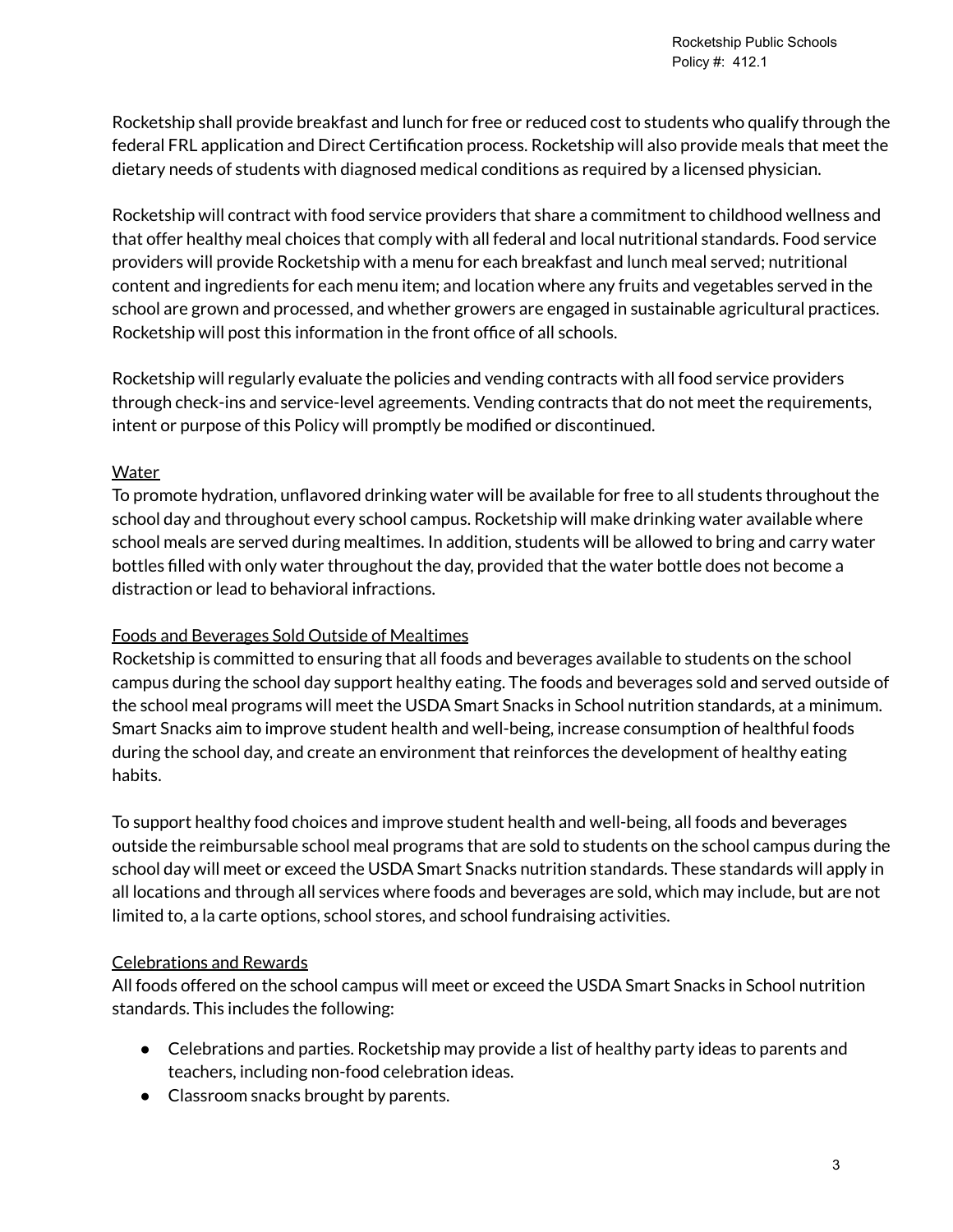Rocketship Public Schools Policy #: 412.1

● Rewards and incentives. Rocketship teachers and staff members will not use foods and beverages as a reward, or withhold foods and beverages as punishment for any reason, such as for performance or behavior.

#### Fundraising

Foods and beverages that meet or exceed the USDA Smart Snacks in Schools nutrition standards may be sold through fundraisers on the school campus during the school day.

#### Food Brought From Home

Students may bring a lunch and/or a snack from home, but Rocketship prohibits certain food items in furtherance of our focus on nutrition and health. Chips and cookies are not allowed unless included as part of a complete lunch (i.e. with a sandwich, fruit, vegetable, etc.). Gum, candy, soda, and fast food are prohibited on Rocketship campuses.

#### Nutrition Promotion

Nutrition promotion and education positively influence lifelong eating behaviors by using evidence-based techniques and nutrition messages, and by creating food environments that encourage healthy nutrition choices and encourage participation in school meal programs. Students and staff will receive consistent nutrition messages throughout schools, classrooms, gymnasiums, and cafeterias. Nutrition promotion also includes marketing and advertising nutritious foods and beverages to students and is most effective when implemented consistently through a comprehensive and multi-channel approach by school staff and teachers, parents, students, and the community. As such, as described above, Rocketship may prohibit students from bringing snacks to school that fall outside of the established USDA and Smart Snacks nutrition standards described above.

Rocketship will promote healthy food and beverage choices for all students throughout the school campus, as well as encourage participation in school meal programs. This promotion will occur through at least:

- Implementing at least ten or more evidence-based healthy food promotion techniques through the school meal programs using Smarter Lunchroom techniques; and
- Ensuring 100% of foods and beverages promoted to students meet the USDA Smart Snacks in School nutrition standards.

#### Nutrition Education

Rocketship will teach, model, encourage, and support healthy eating by students. Rocketship will engage in nutrition education and promotion that:

- is designed to provide students with the knowledge and skills necessary to promote and protect their health;
- is part of enrichment classes and integrated into other classroom instruction through subjects such as math, science, language arts, social studies, and elective subjects;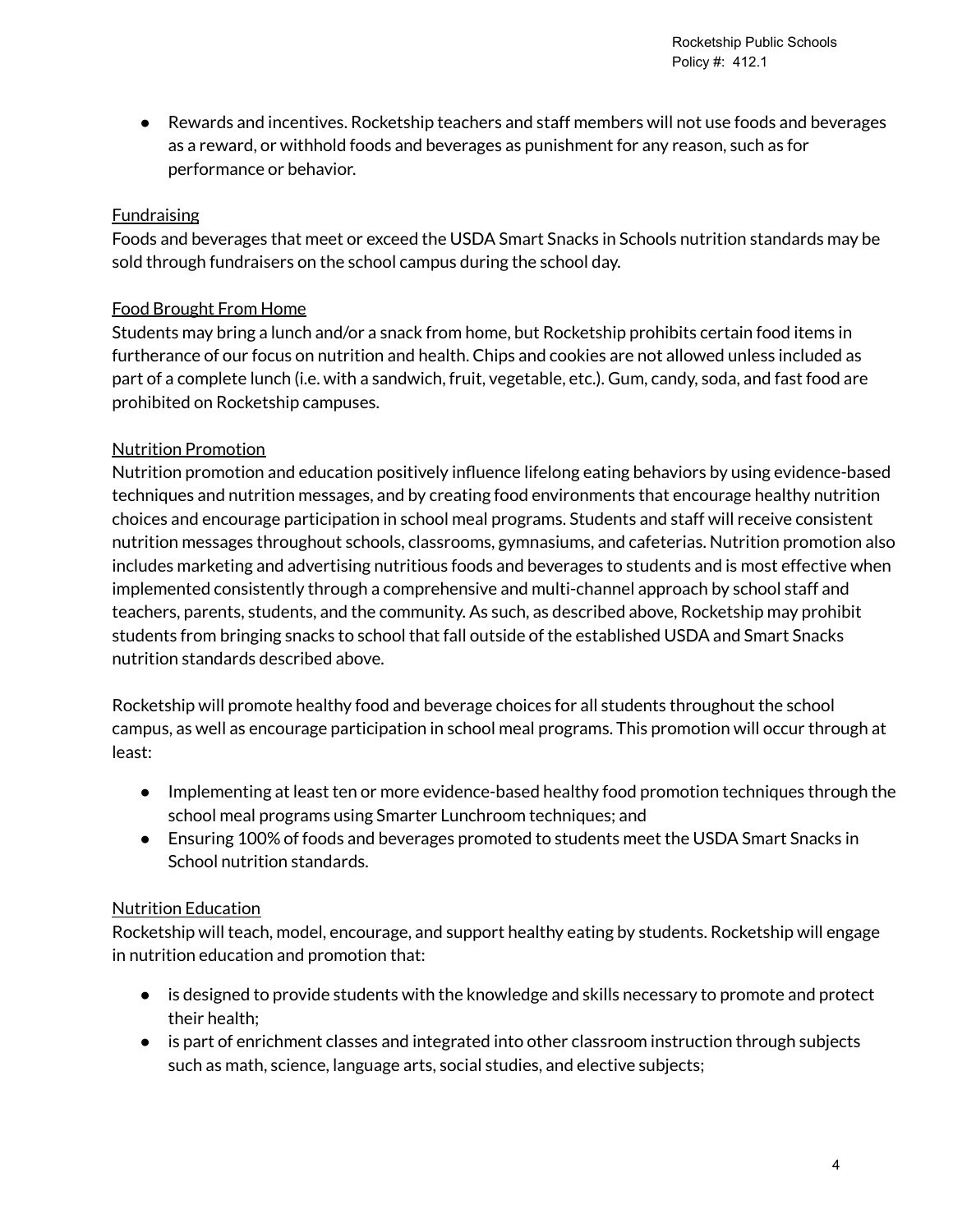- Includes enjoyable, developmentally-appropriate, culturally-relevant, and participatory activities (i.e. cooking demonstrations or lessons, farm visits, and school gardens);
- promotes fruits, vegetables, whole-grain products, low-fat and fat-free dairy products, and healthy food preparation methods;
- emphasizes caloric balance between food intake and energy expenditure (promotes physical activity/exercise);
- links with school meal programs, cafeteria nutrition promotion activities, school gardens, Farm to School programs, other school foods, and nutrition-related community services;
- teaches media literacy with an emphasis on food and beverage marketing; and
- includes nutrition education training for teachers and other staff.

Rocketship will include in the health education curriculum a minimum of 12 of the following essential topics on healthy eating (grade-appropriate): reading and using FDA's nutrition fact labels; eating a variety of foods every day; balancing food intake and physical activity; eating more fruits, vegetables and whole grain products; choosing foods that are low in fat, saturated fat, and cholesterol and do not contain trans fat; choosing foods and beverages with little added sugars; eating more calcium-rich foods; preparing healthy meals and snacks; risks of unhealthy weight control practices; accepting body size differences; food safety; importance of water consumption; importance of eating breakfast; making healthy choices when eating at restaurants; eating disorders; reducing sodium intake; social influences on healthy eating, including media, family, peers and culture; how to find valid information or services related to nutrition and dietary behavior; how to develop a plan and track progress toward achieving a personal goal to eat healthfully; resisting peer pressure related to unhealthy dietary behavior; influencing, supporting, or advocating for others' healthy dietary behavior.

#### Food and Beverage Marketing in Schools

Rocketship is committed to providing a school environment that ensures opportunities for all students to practice healthy eating and physical activity behaviors throughout the school day while minimizing commercial distractions. Rocketship strives to teach students how to make informed choices about nutrition, health, and physical activity. These efforts will be weakened if students are subjected to advertising on Rocketship property that contains messages inconsistent with the health information that Rocketship is imparting through nutrition education and health promotion efforts. It is Rocketship's intent to protect and promote student's health by permitting advertising and marketing for only those foods and beverages that are permitted to be sold on the school campus, consistent with this policy. Any foods and beverages marketed or promoted to students on the school campus during the school day will meet or exceed the USDA Smart Snacks in School nutrition standards, such that only those foods that comply with or exceed those nutrition standards are permitted to be marketed or promoted to students.

For the purposes of this policy, "advertising and marketing" is defined as an oral, written, or graphic statements made for the purpose of promoting the sale of a food or beverage product made by the producer, manufacturer, seller, or any other entity with a commercial interest in the product. This term includes, but is not limited to the following: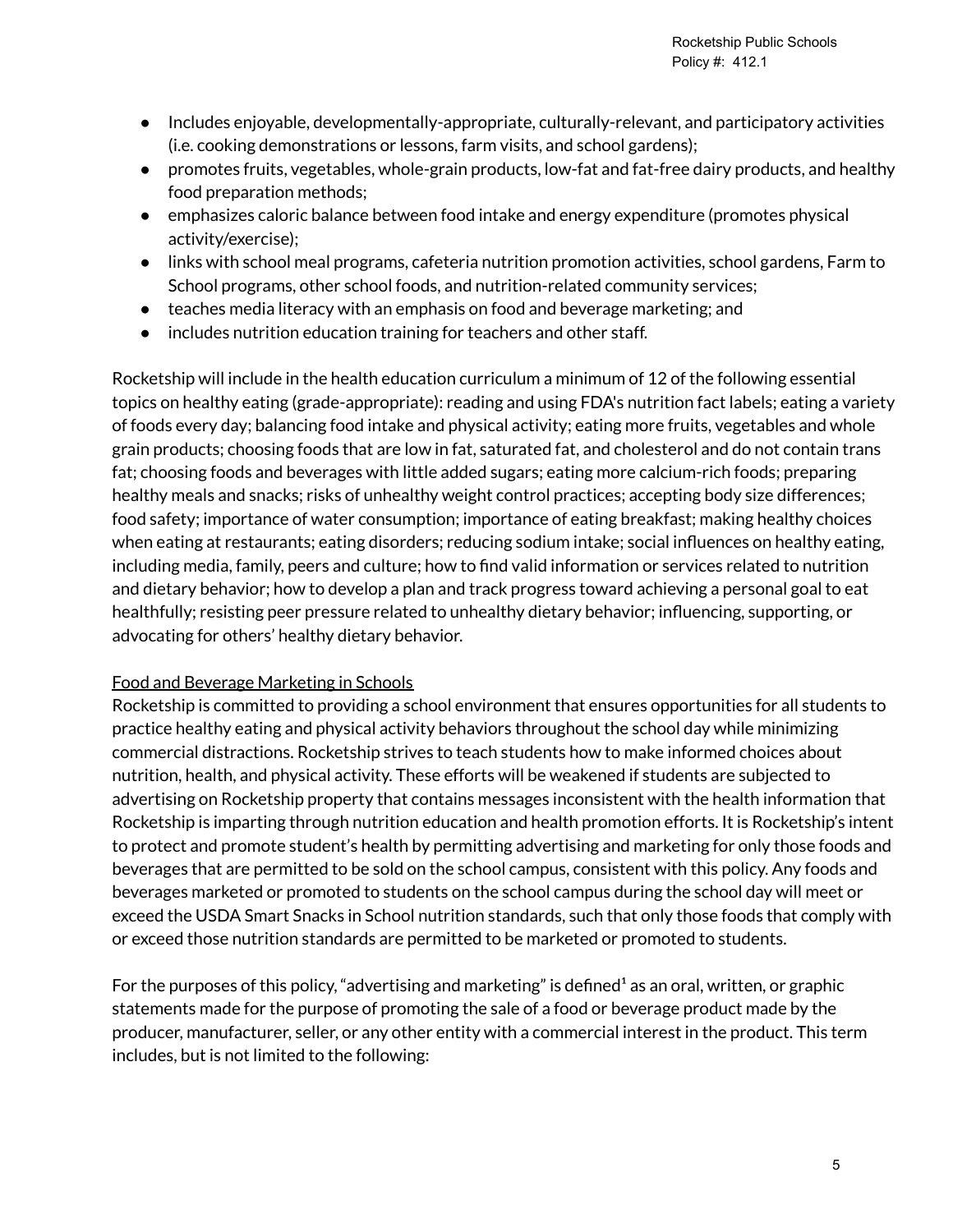- Brand names, trademarks, logos or tags, except when placed on a physically present food or beverage product or its container.
- Displays, such as on vending machine exteriors.
- Corporate brand, logo, name, or trademark on school equipment, such as marquees, message boards, or scoreboards.
- Corporate brand, logo, name, or trademark on cups used for beverage dispensing, menu boards, coolers, trash cans, and other food service equipment; as well as on posters, book covers, pupil assignment books, or school supplies displayed, distributed, offered, or sold by Rocketship.
- Advertisements in school publications or school mailings.
- Free product samples, taste tests, or coupons of a product, or free samples displaying advertising of a product.

## **II. Physical Activity**

Children and adolescents should participate in 60 minutes of physical activity each day. Rocketship will help further this goal through a combination of physical education, recess, classroom-based physical activity, and before-and-after school activities.

Physical activity during the school day (including recess, physical activity for breaks, and physical education) will not be withheld as punishment.

To the extent practicable, Rocketship will ensure that its grounds and facilities are safe and that equipment is available for students to be active. Rocketship will conduct regular inspections and arrange for necessary repairs throughout the school year.

## Physical Education

Pursuant to EC § 51210.1, Rocketship will provide an average of at least 200 minutes of physical education every 10 days to all students.

Rocketship will provide students with physical education, using an age-appropriate, sequential physical education curriculum consistent with national and state standards for physical education. The physical education curriculum will promote the benefits of a physically active lifestyle and will help students develop skills to engage in lifelong healthy habits, as well as incorporate essential health education concepts. The curriculum will support the essential components of physical education.

All students will be provided equal opportunity to participate in physical education classes. Rocketship will make appropriate accommodations to allow for equitable participation for all students and will adapt physical education classes and equipment as necessary.

Rocketship physical education classes will be taught by Enrichment Center Coordinators and/or Rocketship teachers. To maintain a high-quality physical education program, Enrichment Center Coordinators will receive regular professional development throughout the school year and meet regularly to ensure they are exhibiting network-wide best practices.

\_\_\_\_\_\_\_\_\_\_\_\_\_\_\_\_\_\_\_\_\_\_\_\_\_\_\_\_\_\_\_\_\_\_\_\_\_\_\_\_\_\_\_\_\_\_\_\_\_\_\_\_\_\_\_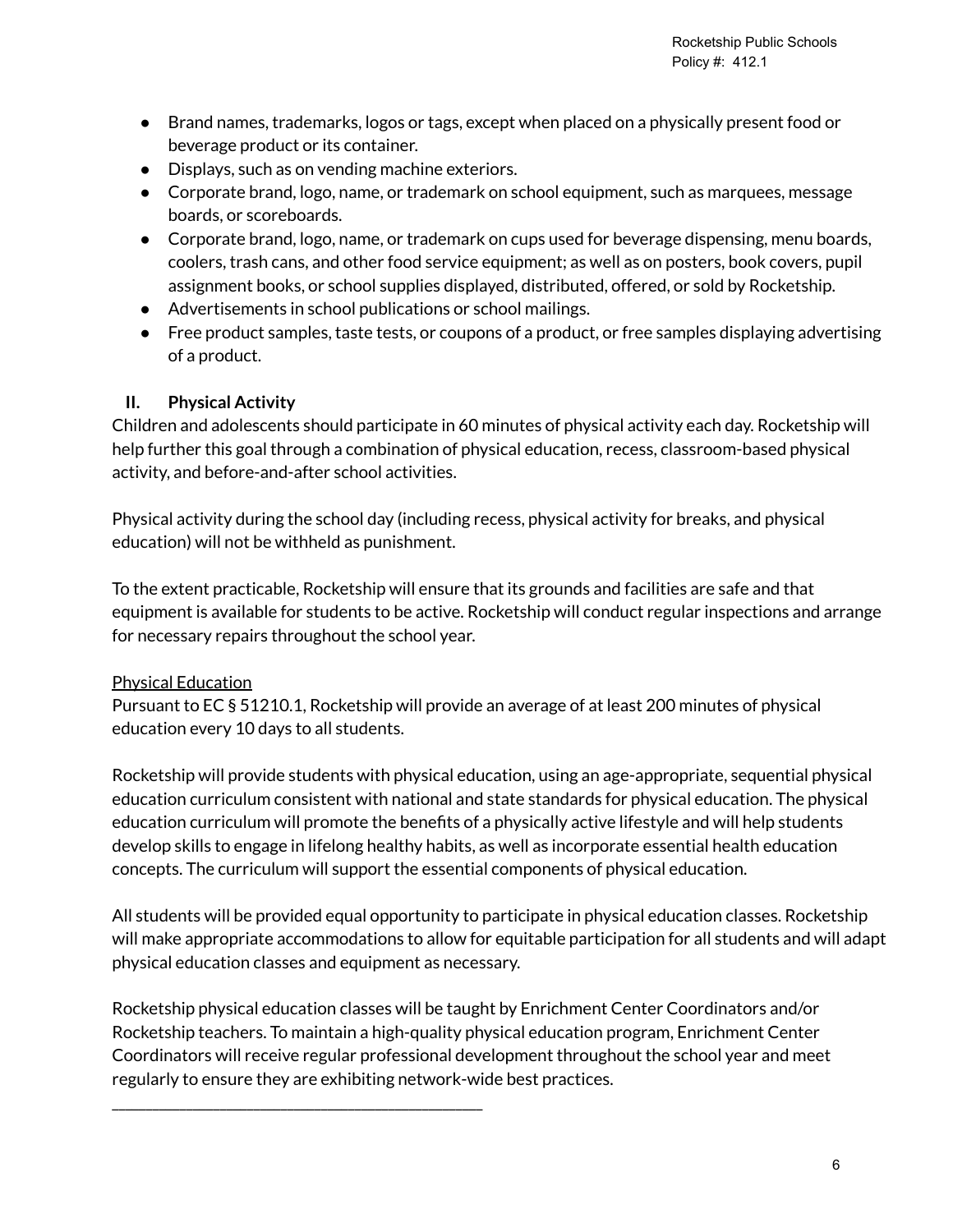<sup>1</sup>As required by EC § 60800, Rocketship will administer a physical performance test to all students in 5<sup>th</sup> grade during the month of February, April, or May. For students who are physically handicapped, this test will be given as possible depending on the student's individual condition.

#### Essential Physical Activity Topics in Health Education

As described above, all Rocketship students will receive health education. Rocketship will include in the health education curriculum a minimum of 12 of the following essential topics on physical activity: the physical, psychological, or social benefits of physical activity; how physical activity can contribute to a healthy weight; how physical activity can contribute to the academic learning process; how an inactive lifestyle contributes to chronic disease; health-related fitness: cardiovascular endurance, muscular endurance, muscular strength, flexibility, and body composition; differences between physical activity, exercise and fitness; phases of an exercise session: warm up, workout and cool down; overcoming barriers to physical activity; decreasing sedentary activities, such as TV watching; opportunities for physical activity in the community; preventing injury during physical activity; weather-related safety, for example, avoiding heat stroke, hypothermia and sunburn while being physically active; how much physical activity is enough, that is, determining frequency, intensity, time and type of physical activity; developing an individualized physical activity and fitness plan; monitoring progress toward reaching goals in an individualized physical activity plan; dangers of using performance-enhancing drugs, such as steroids; social influences on physical activity, including media, family, peers and culture; how to find valid information or services related to physical activity and fitness; how to influence, support, or advocate for others to engage in physical activity; how to resist peer pressure that discourages physical activity.

#### **Recess**

All Rocketship schools will provide 20-30 minutes per day for recess to supplement, not substitute, physical education class. (This number may be adjusted on early dismissal or late arrival days.) Schools will have appropriate hand-washing/hand-sanitizing mechanisms for students who have recess prior to lunch.

Rocketship will offer outdoor recess when the weather is feasible for outdoor play. Schools may conduct indoor recess when the temperature (inclusive of wind chill) is below freezing, during days when the air quality is at "code red" or "code orange," during storms with lightning or thunder, during rainstorms, or at the direction of the Principal or Business Operations Manager based on best judgment of safety conditions. In the event that Rocketship must conduct indoor recess, teachers and staff will follow indoor recess guidelines that promote physical activity for students, to the extent practicable.

Physical activities during recess will be supervised by Rocketship staff. Schools may also choose to organize structured games or activities during recess to increase student participation in physical activity.

#### **Launch**

All Rocketship schools incorporate physical activity at the beginning of the school day during a schoolwide assembly called "Launch." School Leaders will provide an opportunity for an all-school coordinated exercise (i.e. dancing or stretching) before instruction commences. Launch is a way to instill in students the importance and joy of incorporating physical activity into their daily lives.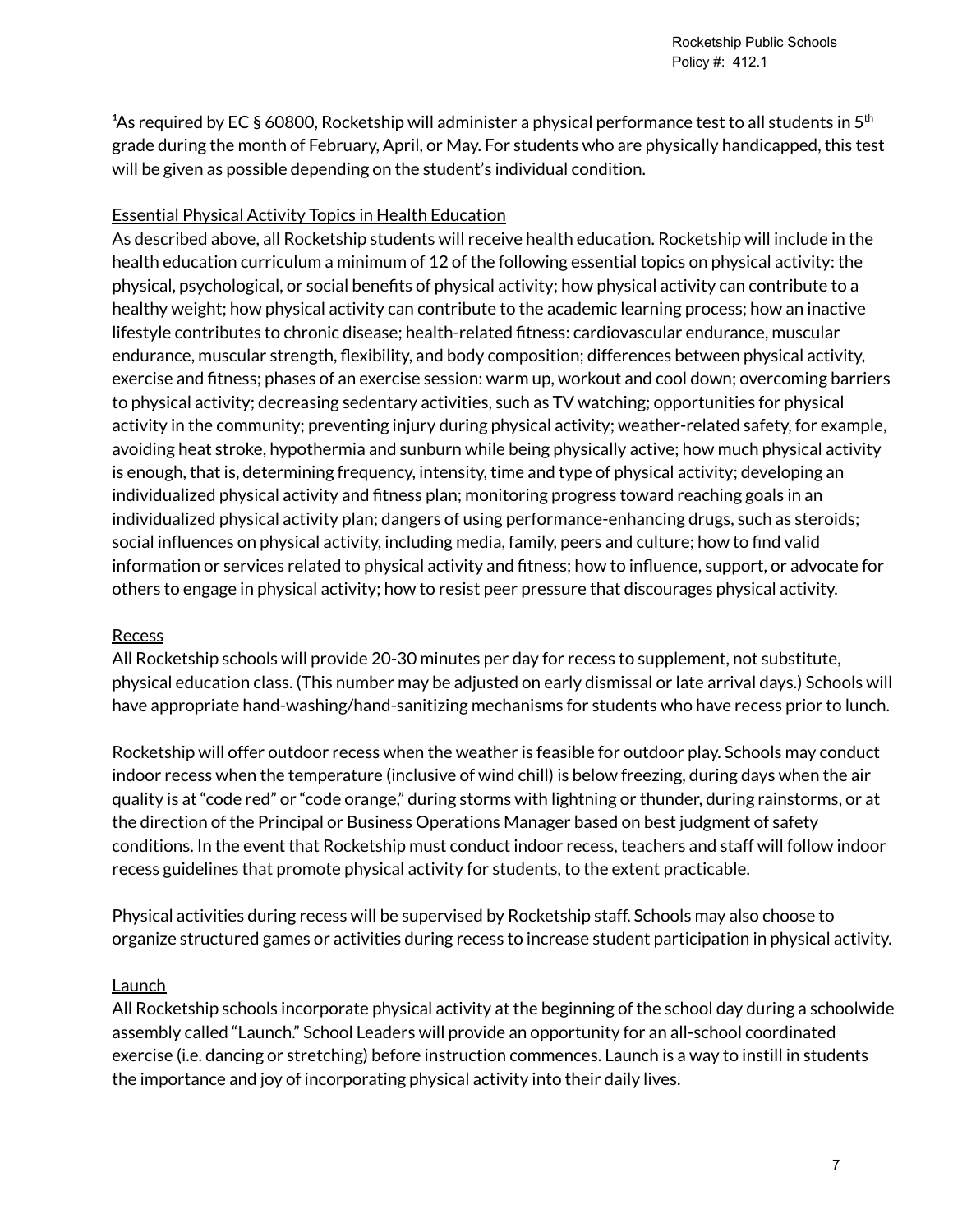#### Physical Activity Breaks

Rocketship recognizes that students are more attentive and ready to learn if provided with periodic breaks when they can be physically active or stretch. Students will be offered periodic opportunities to be active or stretch throughout the school day. Rocketship recommends 3-5 minute activity breaks to students during and/or between classroom time.

### Other Activities that Promote Student Wellness

Rocketship will integrate wellness activities across the entire school setting. Rocketship will coordinate and integrate initiatives related to physical activity, nutrition, and other wellness components outside of health and physical education courses. Rocketship teachers will be encouraged to coordinate content across curricular areas that promote student health (i.e. teaching nutrition concepts in Mathematics).

All school-sponsored events will adhere to this wellness policy.

## Active Transport

Rocketship will support active transport to and from school, such as walking or biking. Rocketship will encourage this behavior by engaging in six or more of the activities below; including but not limited to: designate safe or preferred routes to school; promote activities such as participation in International Walk to School Week, National Walk and Bike to School Week; secure storage facilities for bicycles and helmets (e.g., shed, cage, fenced area); instruction on walking/bicycling safety provided to students; promote safe routes program to students, staff, and parents via newsletters, websites, local newspaper; use crossing guards; use crosswalks on streets leading to schools; use walking school buses; document the number of children walking or biking to and from school; create and distribute maps of the school environment.

## **III. Community Partnerships**

Rocketship will develop relationships with community partners (i.e. universities, hospitals, local businesses and organizations) in support of the implementation of this wellness policy. Rocketship will evaluate all community partnerships will be evaluated to ensure that they are consistent with the policy.

#### Health Promotion and Engagement

Rocketship will promote the benefits of and approaches to healthy eating and physical activity to students' families and the greater community. Families will be invited and encouraged to participate in school-sponsored activities and will receive information about health promotion efforts.

## Staff Wellness and Health Promotion

Rocketship will implement strategies to support staff in actively promoting and modeling healthy eating and physical activity. When feasible, Rocketship will offer professional learning opportunities and resources for staff to increase their knowledge on how to integrate academics and health.

#### **IV. Wellness Committee**

Rocketship schools will convene a representative wellness committee that meets at least once per year to establish goals for and oversee school health and safety policies and programs, including development,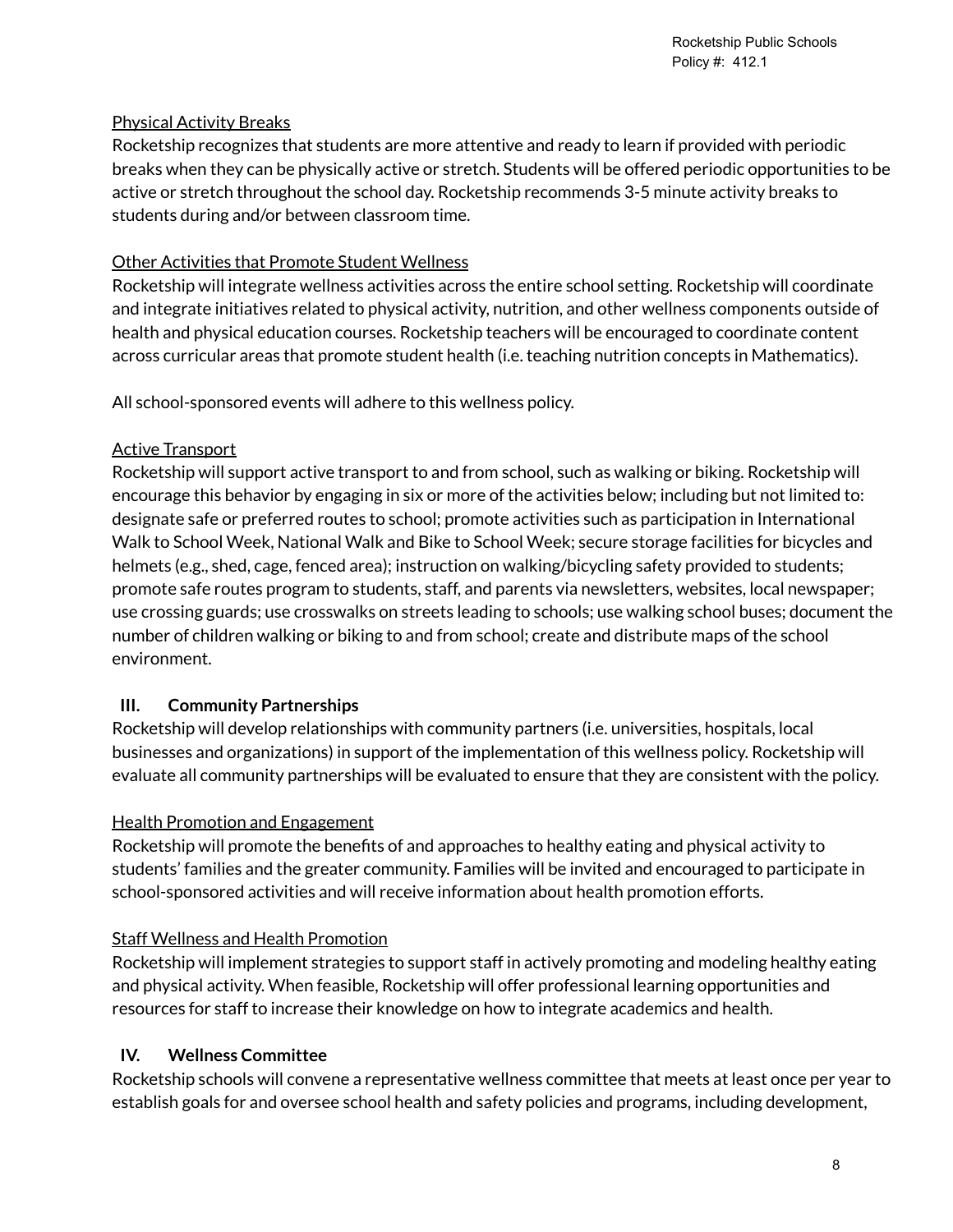implementation and periodic review and update of this LSWP. This committee may be a part of the School Site Council or other established Parent/Teacher council, provided that all requirements of this LSWP are met.

Wellness committee membership may include (to the extent possible) but shall not be limited to: parents and caregivers; students; representatives of the school nutrition program; physical education teachers; health education teachers; school health professionals (e.g., health education teachers, school health services staff; and mental health and social services staff (e.g., school counselors, psychologists, social workers); school administrators; health professionals; school board members; and the general public. To the extent possible, the wellness committee will reflect the diversity of the community.

Rocketship Public Schools's Vice President of Schools, or his/her designee, will facilitate development and updates to the LSWP, and will ensure each school's compliance with the policy. Furthermore, each school Principal will designate a school wellness policy coordinator, who will ensure compliance with this policy.

## **V. Wellness Policy Implementation, Monitoring, Accountability and Community Engagement** Implementation Plan

Rocketship will develop and maintain a plan for implementation to manage and coordinate the execution of this wellness policy. The plan will include information about who will be responsible to make what change, by how much, where and when; as well as specific goals and objectives for nutrition standards for all foods and beverages available on the school campus, food and beverage marketing, nutrition promotion and education, physical activity, physical education and other school-based activities that promote student wellness.

## **Recordkeeping**

Rocketship's centralized network support team will retain records to document compliance with the requirements of the wellness policy. Documentation maintained will include but will not be limited to:

- The written wellness policy;
- Documentation demonstrating that the policy has been made available to the public;
- Documentation of efforts to review and update the Local Schools Wellness Policy; including an indication of who is involved in the update and methods used to make stakeholders aware of their ability to participate;
- Documentation to demonstrate compliance with the annual public notification requirements;
- The most recent assessment on the implementation of the local school wellness policy;
- Documentation demonstrating the most recent assessment on the implementation of the Local School Wellness Policy has been made available to the public.

## Annual Notification of Policy

Rocketship will actively inform families and the public each year of basic information about this policy, including its content, any updates to the policy and implementation status. Rocketship will make this information available via school websites and/or network-wide communications. Rocketship will provide as much information as possible about the school nutrition environment.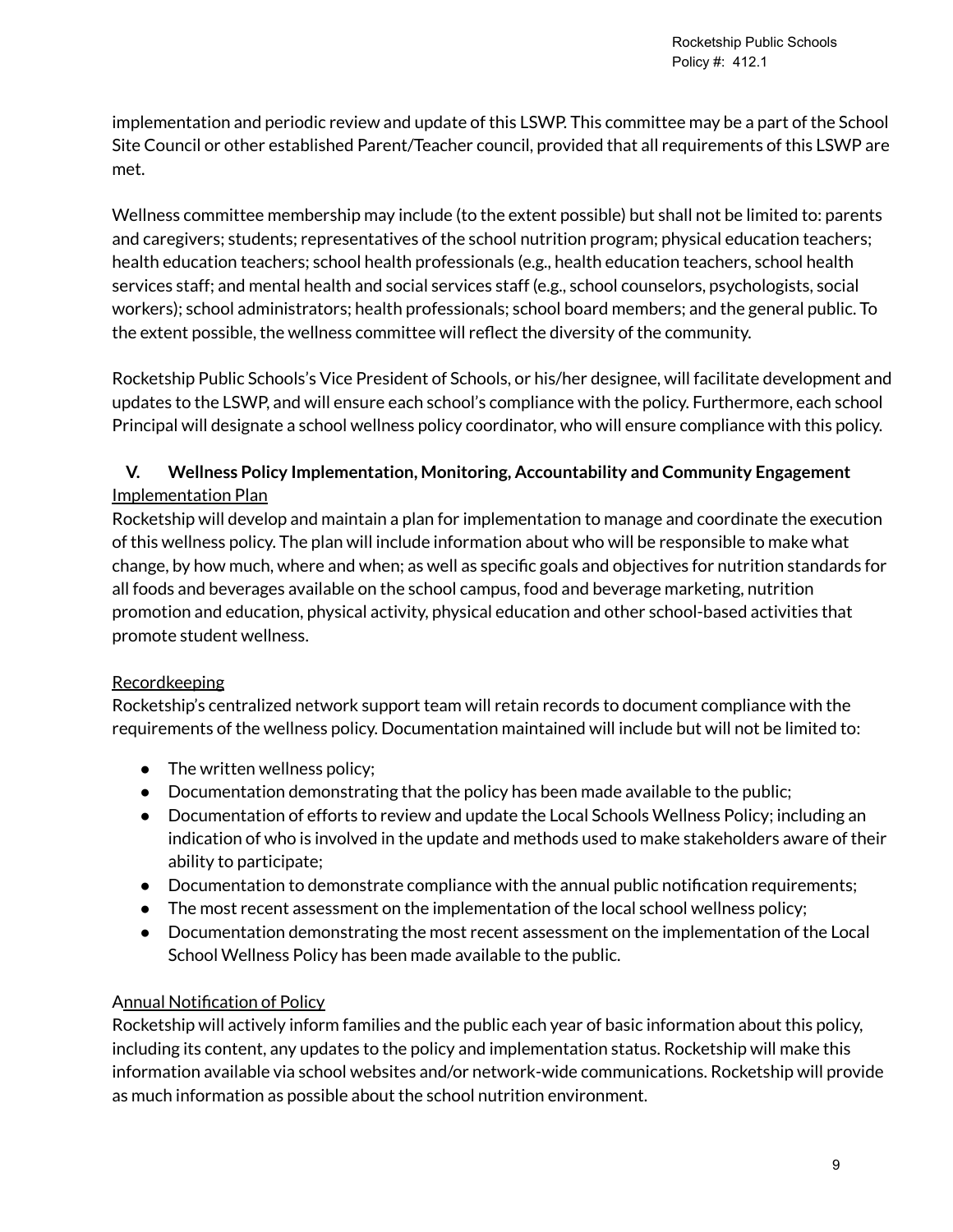#### Triennial Progress Assessments

At least once every three years, Rocketship will evaluate compliance with the wellness policy to assess the implementation of the policy and include:

- The extent to which schools in the Rocketship network are in compliance with the wellness policy;
- The extent to which Rocketship's wellness policy compares to the Alliance for a Healthier Generation's model wellness policy; and
- A description of the progress made in attaining the goals of Rocketship's wellness policy.

The Vice President of Schools, in collaboration with individual schools, will monitor schools' compliance with this wellness policy. Rocketship will actively notify families of the availability of the triennial progress report.

#### Revisions and Updates to the LSWP

Rocketship will update or modify the wellness policy based on the results of the annual School Health Index and triennial assessments and/or as Rocketship priorities change; community needs change; wellness goals are met; new health science, information, and technology emerges; and new Federal or state guidance or standards are issued. The wellness policy will be assessed and updated as indicated at least every three years, following the triennial assessment.

#### Community Involvement, Outreach, and Communication

Rocketship is committed to being responsive to community input, which begins with awareness of the wellness policy. Rocketship will actively communicate ways in which representatives of the school-based wellness committee and others can participate in the development, implementation and periodic review and update of the wellness policy through a variety of means appropriate for that school. Rocketship will also inform parents of the improvements that have been made to school meals and compliance with school meal standards, availability of child nutrition programs and how to apply, and a description of and compliance with Smart Snacks in School nutrition standards. Rocketship will use electronic mechanisms, such as email or displaying notices on the school's website, as well as non-electronic mechanisms, such as newsletters, presentations to parents, or sending information home to parents, to ensure that all families are actively notified of the content of, implementation of, and updates to the wellness policy, as well as how to get involved and support the policy. Rocketship will ensure that communications are culturally and linguistically appropriate to the community, and accomplished through means similar to other ways that the Rocketship network and individual schools are communicating important school information with parents.

Rocketship will actively notify the public about the content of or any updates to the wellness policy annually, at a minimum. Rocketship will also use these mechanisms to inform the community about the availability of the annual and triennial reports.

In accordance with Federal civil rights law and U.S. Department of Agriculture (USDA) civil rights regulations and policies, the USDA, its Agencies, offices, and employees,